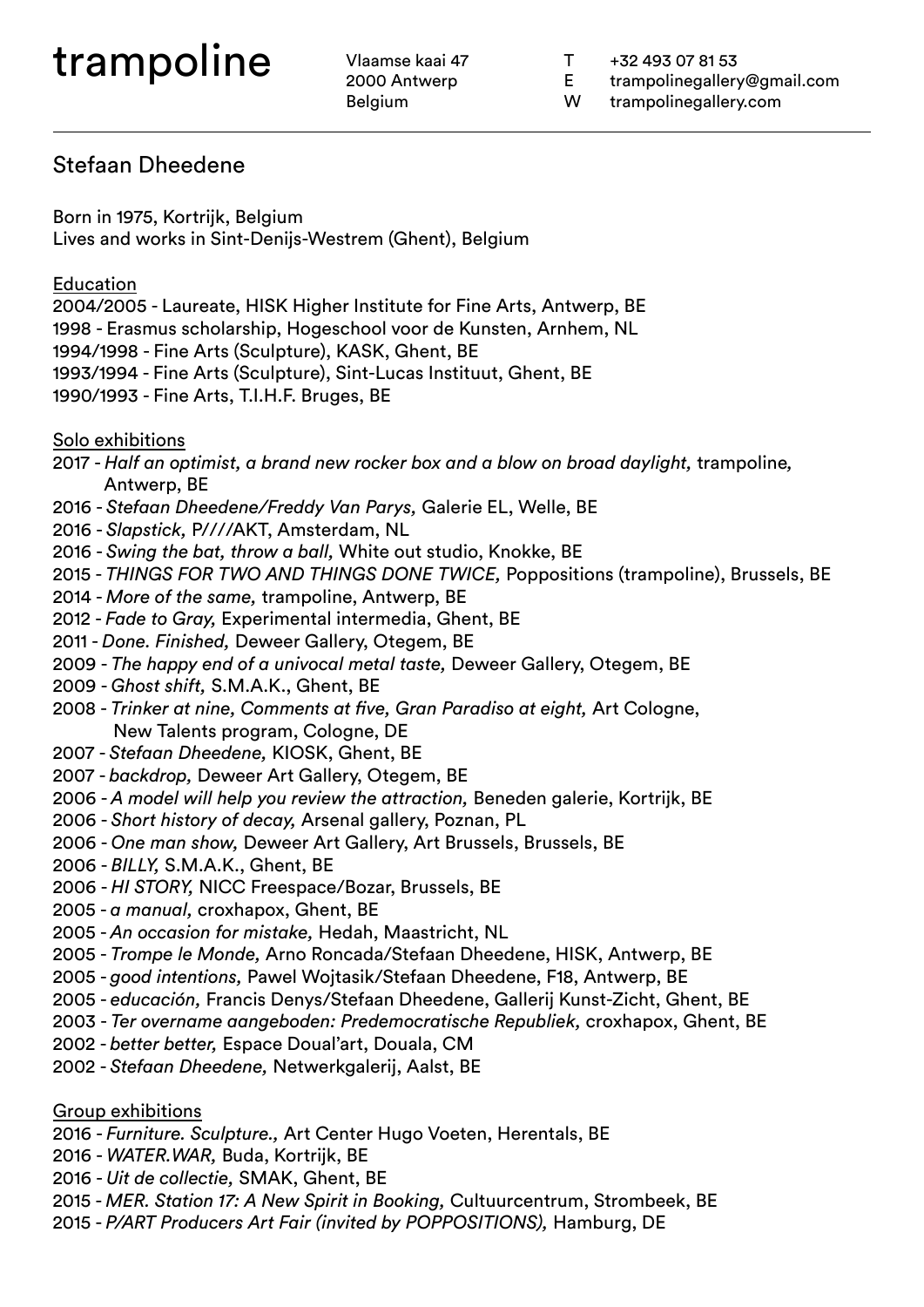2000 Antwerp Belgium

- T +32 493 07 81 53
- E trampolinegallery@gmail.com
- W trampolinegallery.com
- 2015 *Me, Myself and I,* trampoline, Antwerp, BE
- 2014 *Return to sender,* WIELS, Brussels, BE
- 2014 *Heyokas,* Stadslimiet, Antwerp, BE
- 2013 *Im & Explicit* (curated by Luc Derycke), Tatjana Pieters, Ghent, BE
- 2013 *I need to protect my family* (Carl collective) Lokaal 01, Antwerp, BE
- 2013 *I think this too shall pass,* These things take time, Ghent, BE
- 2013 *Up close and personal,* Cultuurcentrum Mechelen, Mechelen, BE
- 2013 *(Re)source,* Arboretum Wageningen, Wageningen, NL
- 2013 *Published by Mer. Paper Kunsthalle,* De Vleeshal, Middelburg, NL
- 2012 *Watch that sound,* Netwerk center for contemporary arts, Aalst, BE
- 2012 *Scherven brengen geluk als je ze lang genoeg koestert,* Secondroom, Antwerp, BE
- 2012 *Façade,* Netwerk center for contemporary arts, Aalst, BE
- 2012 *Re-opening,* Deweer Gallery, Otegem, BE
- 2012 *Was ist ist...!,* parallel program Manifesta9 by Bel Etage projects Berlin, central market, Genk, BE
- 2012 *Bookshowbookshop,* Be-part platform for contemporary art, Waregem, BE
- 2012 *Video in the city,* video program Art Brussels, Galerie de la Reine, Brussels, BE
- 2012 *The drawing room,* Deweer Gallery, Otegem, BE
- 2011 *Dreams of power. Power of dreams,* Centrum Kultury Zamek, Poznan, PL
- 2011 *Tomorrow is the question,* S.M.A.K., Ghent, BE
- 2011 *ABC Contemporary Art from Belgium,* Fondation Culture et Développement, Sofia, BG/ Museu Berardo, Lisbon, PT
- 2011 *Art Brussels,* Deweer Gallery, Brussels, BE
- 2011 *Art of the Loom (32 Tapestries woven on the looms of Mark Deweer's factory) 1985-2010,*  Deweer Gallery, Otegem, BE
- 2011 *Light Festival Ghent,* vault of the old National Bank 'De Wijngaerd', Ghent, BE
- 2011 *Draußen ist feindlich,* Bel Etage, Rosa-Luxemburg-platz, Berlin, DE
- 2011 *Tender buttons, becoming Gertrude Stein,* Resto Overpoort, Ghent, BE
- 2010 *ABC Contemporary Art from Belgium,* Le Fresnoy, Studio national des arts contemporains, Tourcoing, FR
- 2010 *Rugged Beauties,* Verein am Rosa-Luxemburg Platz, Berlin, DE
- 2010 *What's the point of giving you more artworks?,* KOP, Breda, NL
- 2010 *Contrapunt,* Kasteel van Berlare, Berlare, BE
- 2010 *Stardust in a nutshell,* Savvy contemporary, Berlin, DE
- 2009 *Change of the century,* Lichtmuseum, Eindhoven, NL
- 2009 *Superstories, 2nd triennial of contemporary arts, fashion and design,* Hasselt, BE
- 2009 *Something else!!!,* MAN Museo d'Arte Provincia di Nuoro, Nuoro, IT
- 2009 *ContourLight,* Mechelen, BE
- 2009 *Stefaan Dheedene Deborah Delva Niclaus Ruëgg Frederik Van Simaey Dries Verstraete,* croxhapox, Ghent, BE
- 2009 *A Buster Keaton Marcel Broodthaers, Stefaan Dheedene, Richard Venlet,* Be-Part: Platform for contemporary art, Waregem, BE
- 2009 *Watou verzamelde verhalen,* Watou, BE
- 2009 *Kunst&Zwalm Biennial,* Zwalm, BE
- 2009 *Brainbox 2,* croxhapox, Ghent, BE
- 2008 *Update,* Deweer Gallery, Otegem, BE
- 2008 *Hacking Ikea,* Platform 21, Amsterdam, NL
- 2008 *Belgier,* Figge von Rosen gallery, Cologne, DE
- 2008 *Presentation collection,* S.M.A.K., Ghent, BE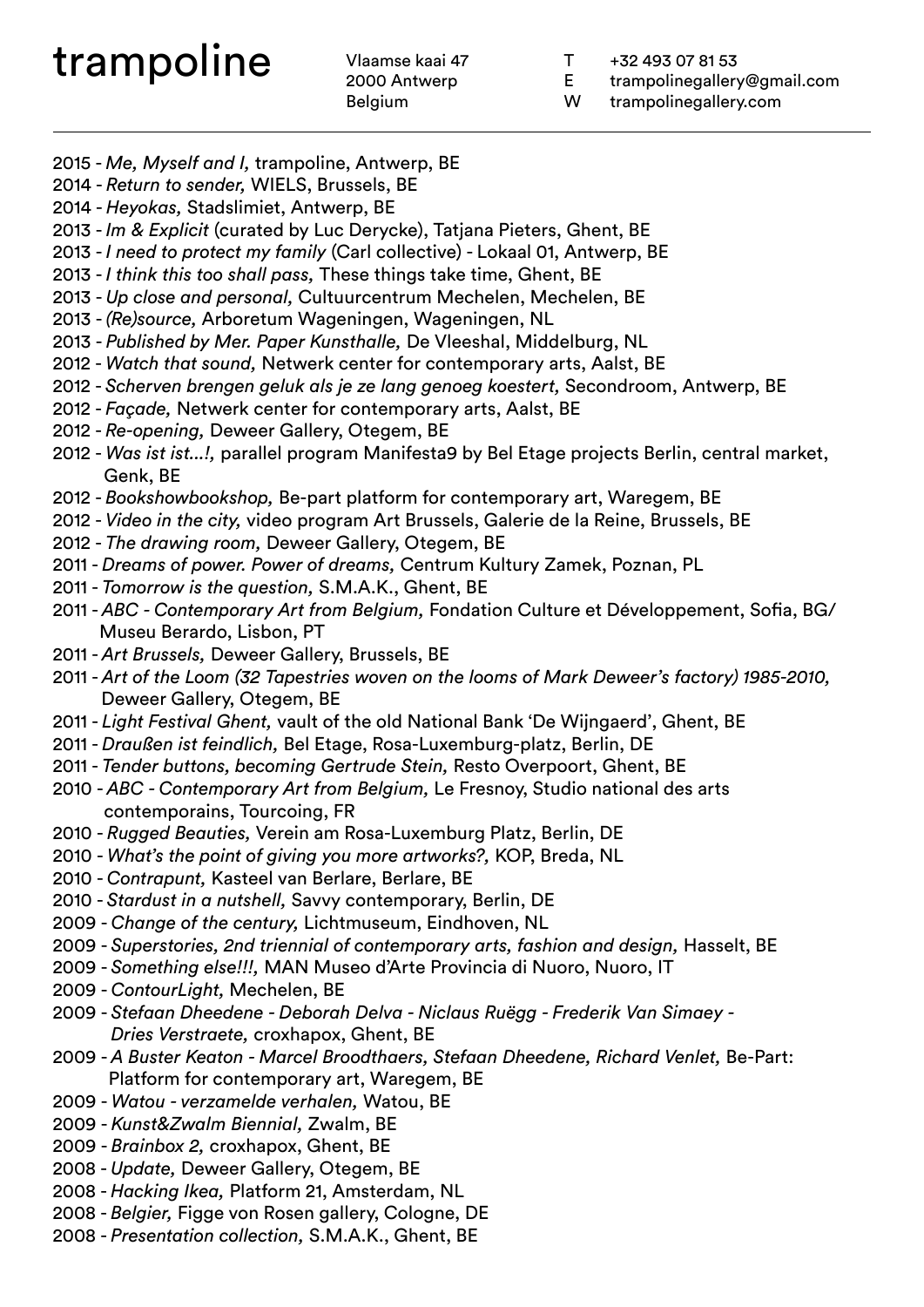2000 Antwerp Belgium

- T +32 493 07 81 53
- E trampolinegallery@gmail.com
- W trampolinegallery.com
- 2008 *It's not fair, le monde est arbitraire,* Huis Van Winkel, Dendermonde, BE
- 2008 *Doing it my way. Perspectives on Belgian Art,* MKM Museum Küppersmühle für Moderne Kunst, Duisburg, DE
- 2007 *My radius,* Jihlava International Documentary Fim Festival, Jihlava, CZ
- 2007 *Zwei straßen weiter zwei,* Ateliergemeinschaft, Münster, DE
- 2007 *performing the everyday (1),* Open Archive #1, Argos center for art & media, Brussels, BE
- 2007 *Nightcomers,* 10th International Istanbul biennial, Istanbul, TR
- 2007 *BLACK IS BLACK (selection of recent acquisitions of the S.M.A.K.)*, HISK, Ghent, BE
- 2007 *Silent revolutions,* Kruidtuin, Leuven, BE
- 2007 *Temporary behaviour,* Art Life gallery, Venice, IT
- 2007 *Mon Parnasse,* CAW Artevelde, Ghent, BE
- 2007 *Oorstellen voor de integratie van een kunstwerk,* Netwerk, Aalst, BE
- 2007 *e-flux video rental (touring),* Canaries Biennial , Centro de Arte "La Regenta"/Art House, Austin, Texas/Centre culturel Suisse, Paris/Carpenter Center for the Visual Arts, Cambridge, MA/Biennale de Lyon, Fondation Bullukian/Pist, Istanbul/Mücsarnok- Kunsthalle, Budapest
- 2006 *An act of presence,* Museum voor Schone Kunsten, Ghent, BE
- 2006 *The unhumane society,* Momenta Art, Brooklyn New York, US
- 2006 *Error #4,* Brialmontlei/error one, Antwerp, BE
- 2006 *ZOO logical garden,* Harry Malter park/beeldend vzw, Heusden, BE
- 2006 *Freestate,* former military hospital, Ostend, BE
- 2006 *Société des nations (factice et scindée en elle même),* Circuit, Lausanne, CH
- 2006 *Borderline,* Platform China/Theatre in Motion, Beijing, CN
- 2006 *e-flux video rental film festival (postcolonial bodies),* Extra City, Antwerp, BE
- 2006 EXACT, UTIL, Brussels, BE
- 2006 *Leere X Vision,* MARTa Museum, Herford, DE
- 2006 *HISK: Eva De Leener/Stefaan Dheedene/Vincent Meessen/Cedric Noel/Arno Roncada/ Tom Woestenborghs,* Ravenstein Galleries, Brussels, BE
- 2006 *Enough Room for Space: 'Georgia, here we come',* NAC, Tbilisi, GE
- 2005 *... And Lucie liked it!,* HISK, Antwerp, BE
- 2005 *Stefaan Dheedene/Jens Nippert/Reinaart Van Hoe/Freek Wambacq,* Artis, 's-Hertogenbosch, NL
- 2005 *T142,* Deweer Art Gallery (Transfo), Zwevegem, BE
- 2005 *Artificial landscape,* Maria-Aalter, BE
- 2005 *BASICS #2,* croxhapox, Ghent, BE
- 2005 *Open Studios,* HISK, Antwerp, BE
- 2005 *Gekleurde Vormgeving,* Aalst, BE
- 2005 *Missies, Ik weet wat goed voor u is!,* De Brakke Grond, Amsterdam, NL
- 2005 *Bunkier Sztuki,* Krakow, PL
- 2004 *Angle, 1st International short film & video festival,* Xiamen, CN
- 2004 *Meeting point festiwal 2004: "PRAWIE NIC",* Galeria Kronika, Bytom, PL
- 2004 *RUSH,* Oudenaarde, BE
- 2004 *Oogst/Récolte/Harvest,* Caermersklooster, Ghent, BE
- 2004 *Nachtpodium,* VPRO Dutch national television broadcasting, BE
- 2004 *De Alpen,* Netwerkgalerij, Aalst, BE
- 2004 Open Studios, HISK, Antwerp, BE
- 2004 Heterogonie der Zwecke, De Zaal, Ghent, BE
- 2004 Lost & Found part II, Banco Popular, Los Angeles, US
- 2003 *Stock-still at NEW,* Netwerkgalerij, Aalst, BE